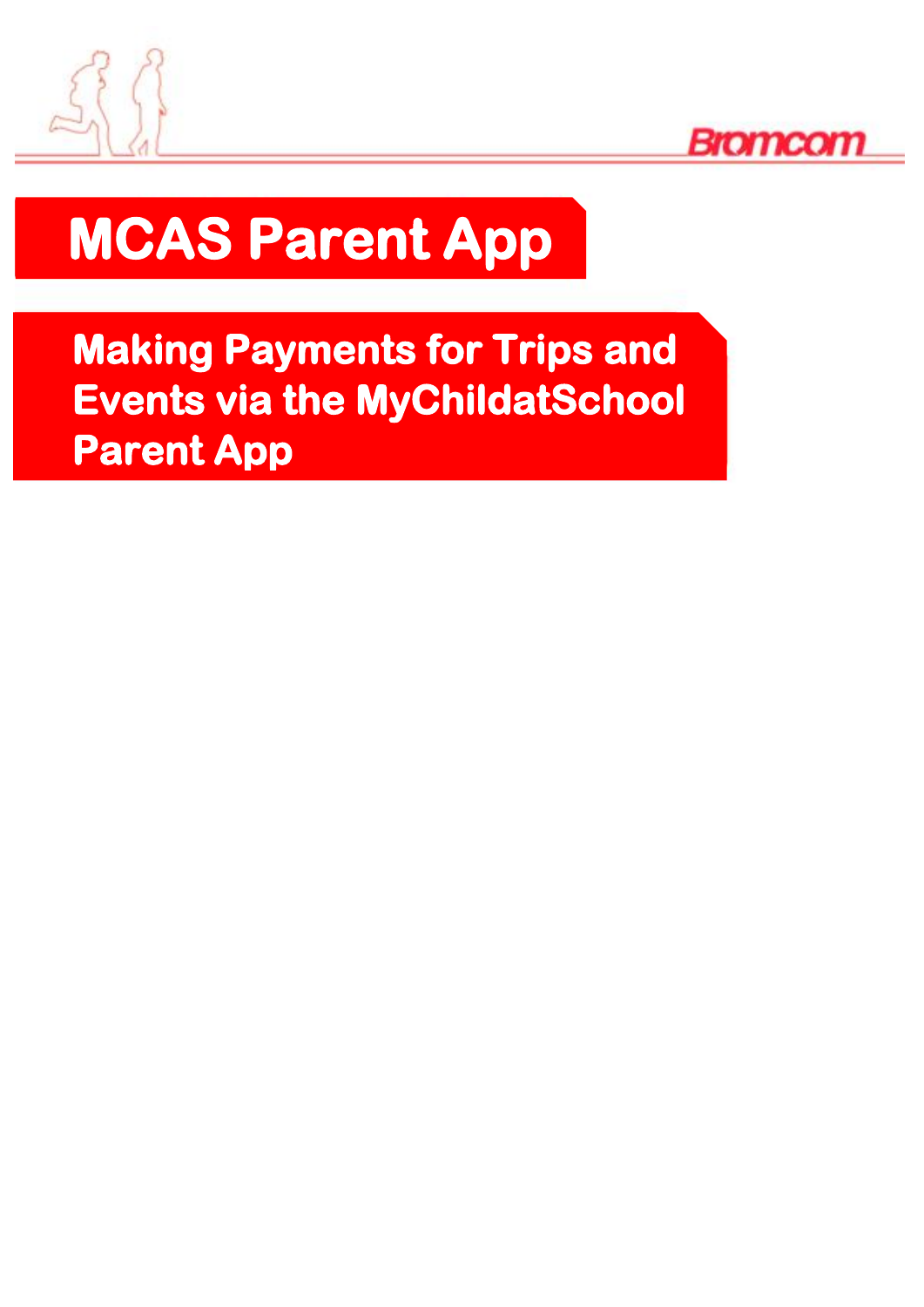

#### **1. Sign in to the MCAS App.**

When logging in to your account through the app you only require your PIN/biometric authentication to save having to login with full details each time.



If you have forgotten your password you can reset it by following the "Forgotten Login Details" link on the MCAS App and/or Website, and then selecting "I need to reset my password".

If you have not yet set up your MCAS Account and require a Username and Invitation Code please request this information via email: mcas@horburyprimary.accordmat.org

#### **2. Locate the Trips Section**

Once you have logged into the App you will need to navigate to the Menu bar.

You can do this by clicking on the three red horizontal lines in the top right corner of the home screen.

The Menu bar should now show down the left side of the screen.

Select "**Trips**" towards the end of the list.